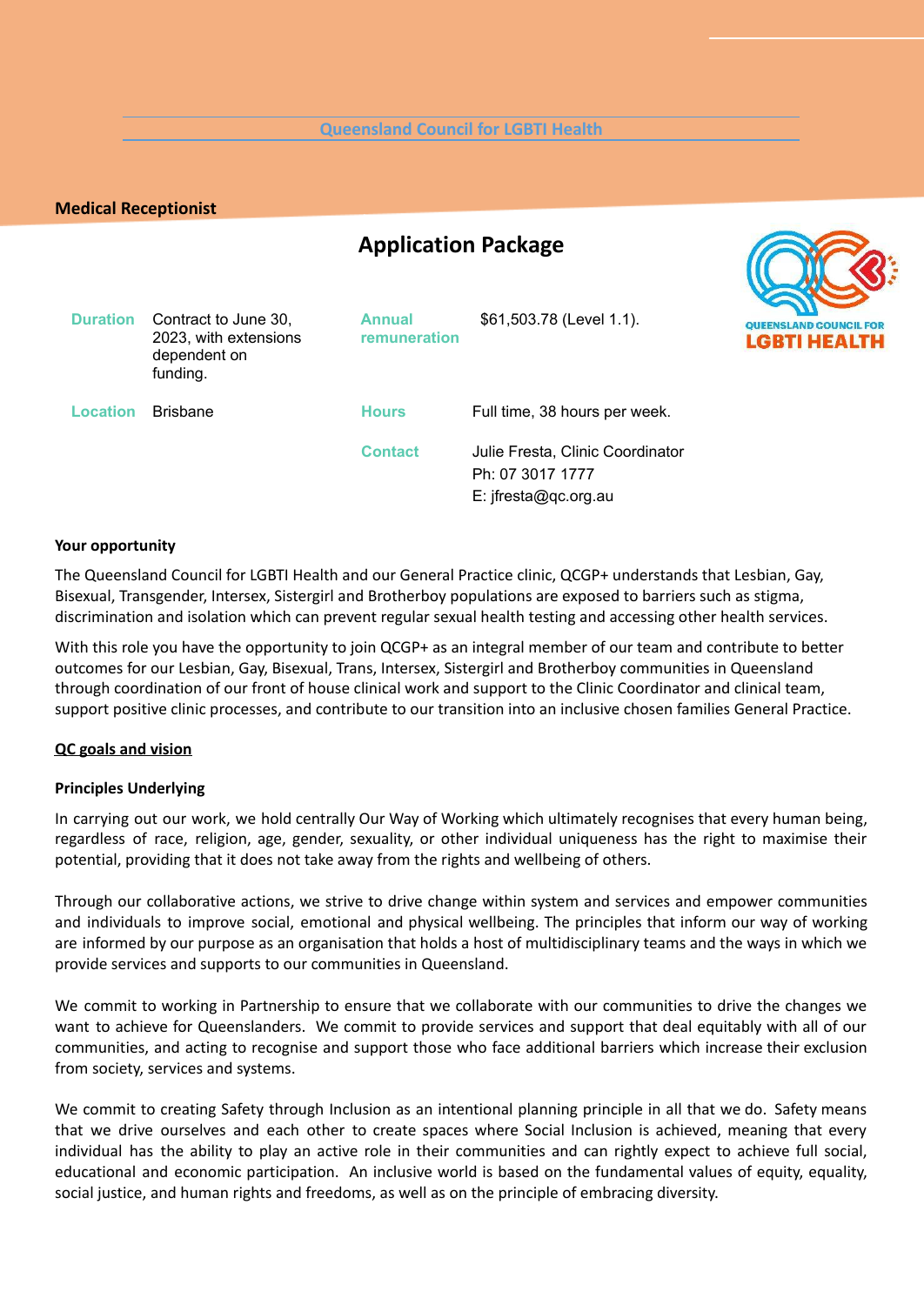## **Values Underpinning**

Finally, the foundations underpinning all of our work are our values:

Transparency: We share a passionate commitment to integrity, authenticity and transparency through ethical and purposeful ways of working.

Innovation: We facilitate change through innovation and leadership, always questioning and testing the way we work.

Respect: We value our communities and people's individuality and self-determination by honouring them as experts in their own lives. We acknowledge our positions of power or privilege when working within our communities and will elevate their voices whenever and wherever we can.

Collaboration: We practise with compassion to develop connections that enrich our work and our relationships with each other and the communities that we serve.

## **About Us: Queensland Council for LGBTI Health**

The Queensland Council for LGBTI Health (formerly Queensland AIDS Council) is a Queensland statewide non-profit, communities based health promotion charity focused on providing quality services that enhance the health and wellbeing of Lesbian, Gay, Bisexual, Transgender, Intersex, Sistergirl and Brotherboy people and communities in Queensland.

Formed in 1984, the organisation has over three decades experience working with our communities to deliver health services and health promotion that are peer led and community based.

We receive funding from the State and Commonwealth Governments for some of our work, generate our own income and also rely on the contribution of volunteers, donors and other supporters from LGBTI Sistergirl and Brotherboy people and wider communities to deliver our other services.

## **Equal Employment Opportunity**

The Queensland Council for LGBTI Health (formerly Queensland AIDS Council) promotes Equal Employment Opportunity. All selection is based on proven experience, qualifications and/or training and the person's potential to undertake the responsibilities of the position most efficiently and we will not discriminate against applicants on any grounds not relevant in determining the best person for the position.

## **Your team – Individuals Team**

- Contribution: Our Individuals Services Team is the cornerstone of all our client facing services. It is a multi-disciplinary team of physiological, mental health, and support practitioners. Its role is vital in QC providing high quality, judgment free health and well-being services to our communities.
- Key strategies: We offer easy access to clinicians for a full sexual health screen and other services and we value non-judgmental communication between client and doctor to achieve the best possible outcomes for Lesbian, Gay, Bisexual, Transgender, Intersex, Sistergirl and Brotherboy people, supported by strong clinical processes to ensure we can continue to offer safe, effective and RACGP Accredited services.

## **Your contribution**

● Contributing to our clinical environment through welcoming patients and visitors and ensuring their smooth flow in the practice, and coordinating confidential correspondence, other communications, enquiries and appointments, maintaining physical environments for patient comfort, maintain accurate and confidential clinical records, managing stock and inventories, maintain client accounts and processing Medicare billing in an accurate and timely manner, and communicate effectively with clients, visitors, practitioners,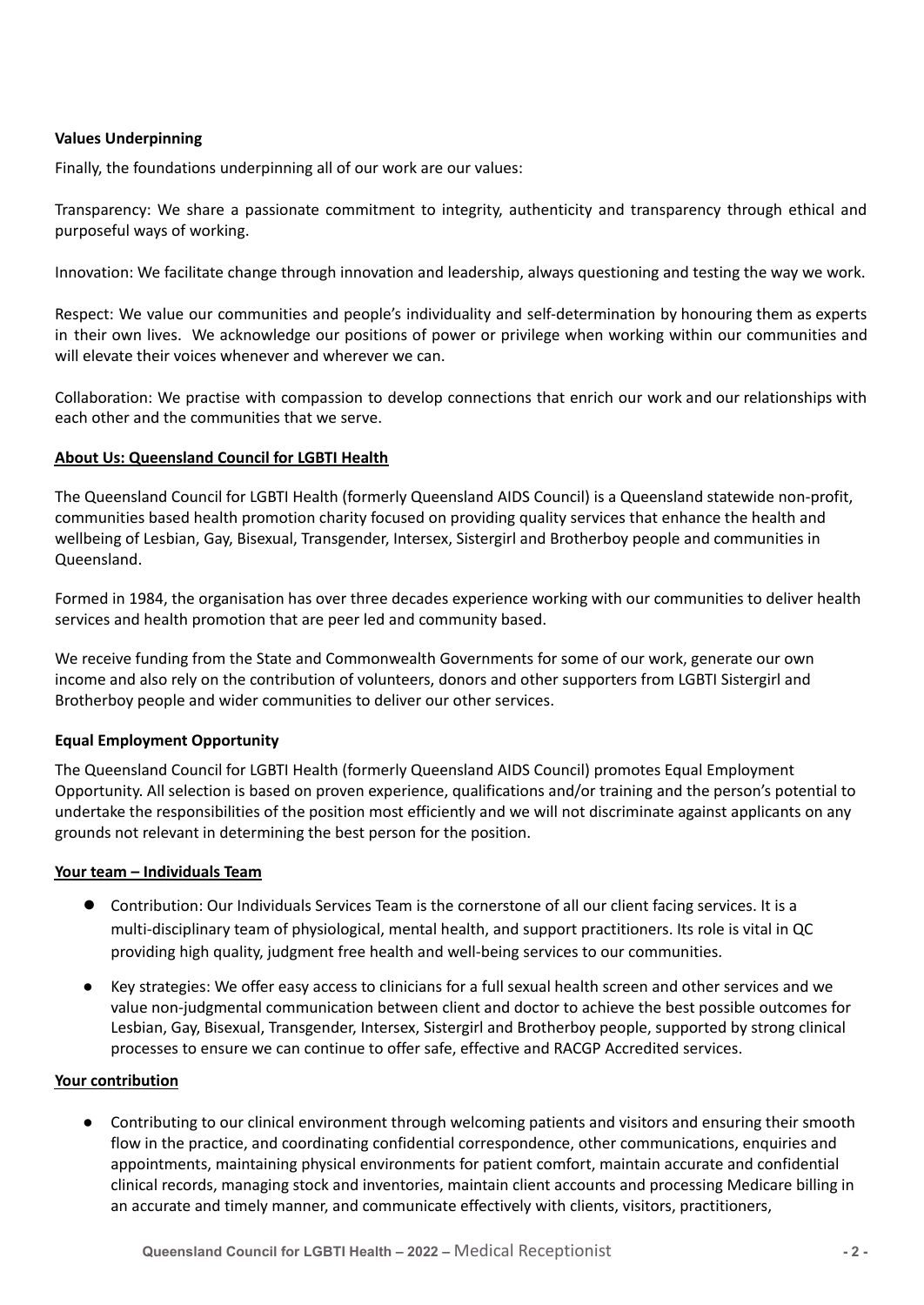management, and other support staff to ensure the smooth running of the clinic, along with other duties as required.

## **What we are looking for**

QC is looking for team members who have a demonstrated track record in support to a diverse and multidisciplinary organisation and who are able to be a welcome first point of contact to our many diverse community members and partner organisations, key stakeholders and paid and unpaid workforce members.

- Understanding of the importance of strictly maintaining patient and Practice confidentiality.
- Proven experience in managing reception duties in a timely and professional manner including minimising waiting times, directing visitors clearly and accurately, answering telephone calls within an appropriate time and redirecting calls or messages.
- Ability to liaise closely with patients, clinical staff and referring practitioners involved with the patient care and managing follow up appointments, including liaising effectively with other staff at the start and end of working days to maintain workflow and effective clinic functioning.
- Proven ability to maintain a high level of client-practitioner satisfaction, as measured in response to feedback.
- Ability to convey a caring, judgment free attitude by empathising with and supporting patients by anticipating and easing patients' anxieties, answering patients' questions and promptly attending to distressed patients and emergencies as appropriate to the role.
- Proven track record of cooperative relationships with team members and communicating effectively with clients, visitors, practitioners, management, and other staff to ensure the smooth running of the clinic, to avoid or resolve challenges and difficulties, ensure the exchange of important information, and positively contribute to team problem solving to resolve challenges.

## **Conditions and benefits of the role**

## **Salary Packaging**

Like most charitable organisations, The Queensland Council for LGBTI Health is willing to pay a percentage of the salary as expense fringe benefits – i.e. reimbursements to employees for their own expenses such as private telephone costs, rent or mortgage payments, personal loan repayments, etc. These non-cash benefits are not subject to income tax. The Federal Government imposes a net cap of \$15,900 pa on expense fringe benefits, above which the range of allowable expenses is restricted.

## **Reporting Relationships**

Supervisor: Clinic Coordinator

External Cultural Supervision is available to the successful candidate

## **Working from Home**

QC staff are currently working a mixture of home based and office based hours. Depending on circumstances, recruitment may occur entirely or in part online and the successful applicant may be expected to work remotely as circumstances require.

## **Applying for this role**

All applications must be received by **8pm Sunday 8 th May 2022.** No late applications will be accepted.

## **The Selection Process**

The selection process will be conducted with the support of a selection panel who will be responsible for processes which may include considering applications, short listing, conducting selection techniques applicable to the selection criteria, and referee checks.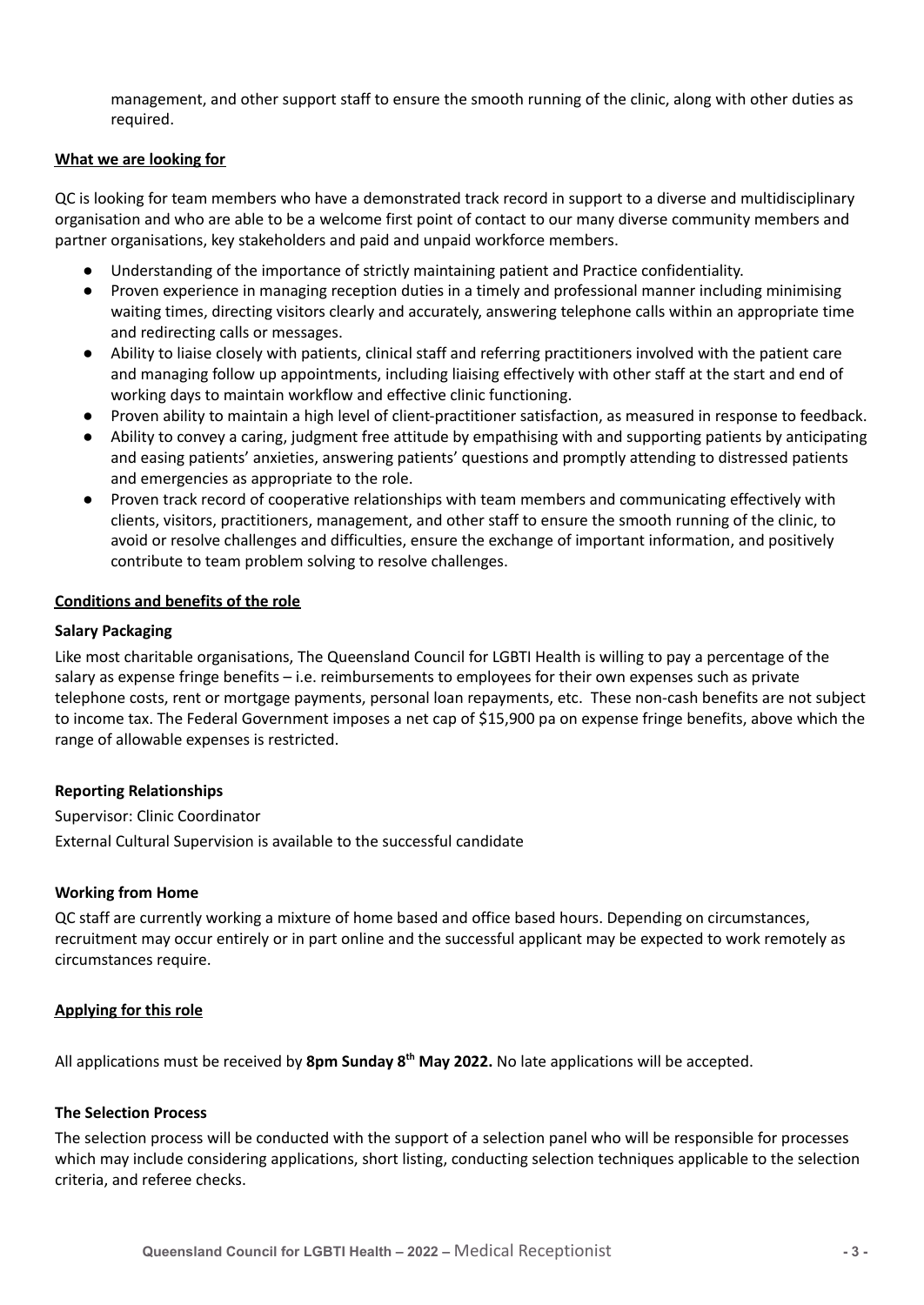The selection process includes:

- Acknowledgement of all applications received for the advertised position.
- Consideration of all applications against the selection criteria for the position.
- Short-listing of applications that demonstrate sufficient merit to warrant further consideration.
- Further selection techniques will be conducted with short-listed applicants. The selection techniques will include online interviews and may include work samples.
- Referee checks for candidates rated highest by the selection panel.
- Recommendation for appointment made and confirmed.
- Advice to unsuccessful applicants and feedback to applicants upon request.

# **Your Application**

For your application to be considered you need include the following:

- **1.** A COVER LETTER that describes your knowledge, skills, experience and qualifications relevant to each of the following sections: **Your team – Individuals Team; Your contribution; What we are looking for.** Please remember to keep this brief (maximum two pages).
- **2.** A CURRICULUM VITAE (OR RÉSUMÉ) that provides a summary of your work experience and professional education and training. Include where you have worked, positions you held, period of employment and brief details of duties and responsibilities.
- **3.** A RESPONSE TO THE KEY SELECTION CRITERIA outlining your experience, skills and knowledge that relate to this position. Please keep this brief (maximum of two pages).
- **4.** REFEREE CONTACT DETAILS the names, positions and telephone contact numbers for at least three work-related referees. These should be people who can comment on your ability to perform the role for which you are applying. It is best to include recent supervisors. While it is not compulsory to provide current/most recent employer referees at this stage, final appointments will not be confirmed until a referee report has been obtained from your current or most recent employer.

# **Submitting an Application**

Please forward applications to Julie Fresta via email at jfresta@qc.org.au or via post to PO Box 1372, Eagle Farm DC Qld 4009.

All applications must be received by **8pm Sunday 8 th May 2022.** No late applications will be accepted. Applications will not be considered unless the Selection Criteria has been clearly and fully addressed.

# **Further Details**

For further information or questions about the position, please contact Julie Fresta on 07 3017 1777 or [jfresta@qc.org.au](mailto:jfresta@quac.org.au).

# **Selection Criteria**

The Queensland Council for LGBTI Health promotes Equal Employment Opportunity. All selection is based on proven experience, qualifications and/or training and the person's potential to undertake the responsibilities of the position most efficiently. We will not discriminate against applicants on any grounds not relevant in determining the best person for the position.

The selection criteria describes the knowledge, abilities, lived experience and qualifications required for the advertised position. This is the set of qualities of the ideal appointee to the position. Most often, the successful applicant is someone who rates high in at least half of the selection criteria and does not rate low in any selection criterion. The key selection criteria are ranked by percentage. Percentages indicate the importance of the criteria.

We also utilise the Rainbow Tick Principles and Practice Standards to guide our work, and use this Framework to